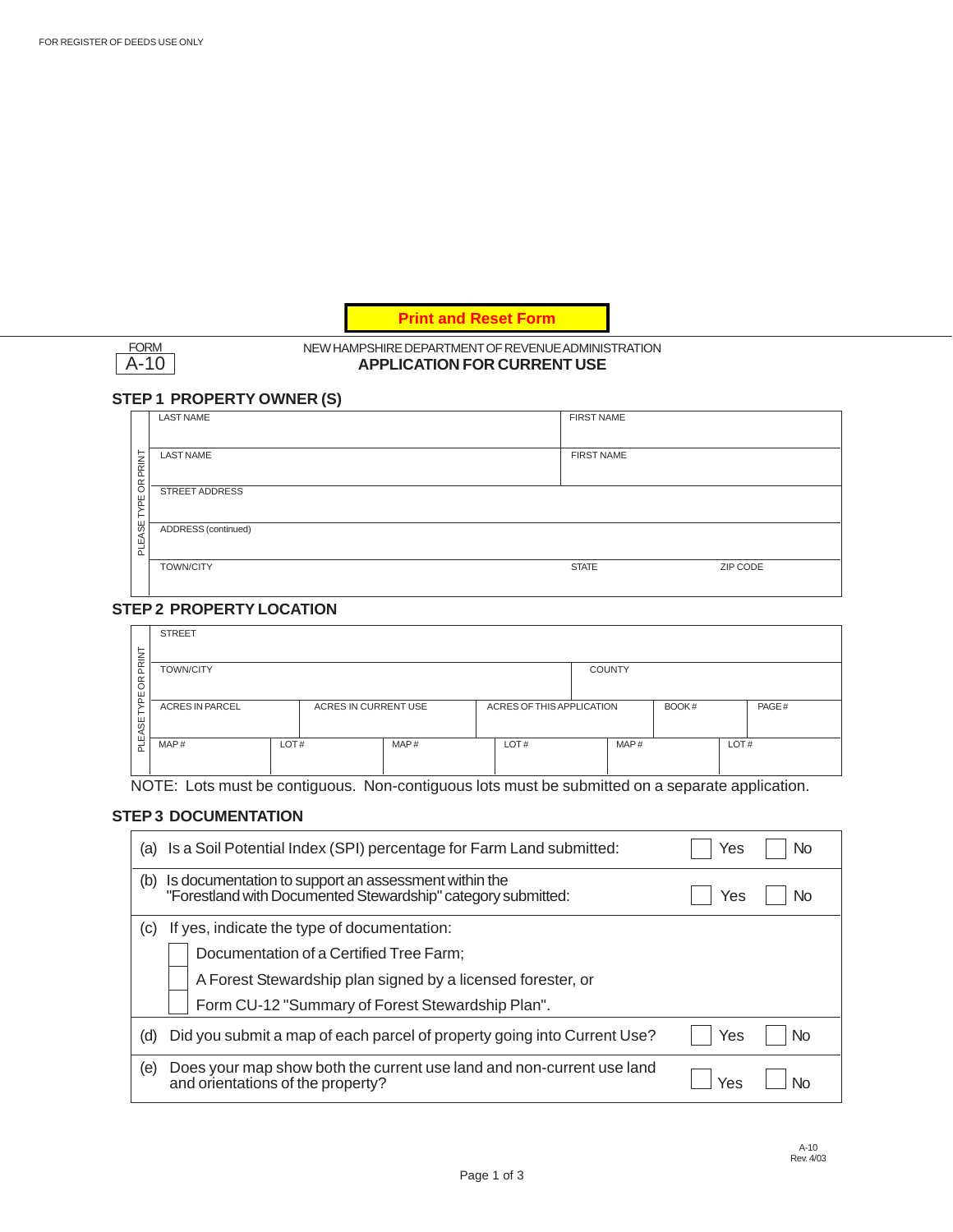FORM A-10

**STEP 4 COMPLETE CHART BELOW**

### NEW HAMPSHIRE DEPARTMENT OF REVENUE ADMINISTRATION **APPLICATION FOR CURRENT USE**

(continued)

| <b>CATEGORY</b>                                                                                           | #ACRES |            | <b>20% RECREATIONAL ADJUSTMENT</b> |
|-----------------------------------------------------------------------------------------------------------|--------|------------|------------------------------------|
|                                                                                                           |        | <b>YES</b> | NO.                                |
| <b>FARM LAND</b>                                                                                          |        |            |                                    |
| FOREST LAND: WHITE PINE                                                                                   |        |            |                                    |
| <b>HARDWOOD</b>                                                                                           |        |            |                                    |
| <b>ALL OTHER</b>                                                                                          |        |            |                                    |
| FOREST LAND with DOCUMENTED STEWARDSHIP:                                                                  |        |            |                                    |
| <b>WHITE PINE</b>                                                                                         |        |            |                                    |
| <b>HARDWOOD</b>                                                                                           |        |            |                                    |
| <b>ALL OTHER</b>                                                                                          |        |            |                                    |
| UNPRODUCTIVE LAND                                                                                         |        |            |                                    |
| <b>WETLAND</b>                                                                                            |        |            |                                    |
| To be eligible for the 20% recreation adjustment. Jand must be open to the public for skiing, snowshoeing |        |            |                                    |

% recreation adjustment, land must be open to the public for skiing, snowshoeing, fishing, hunting, hiking and nature observation. See RSA 79-A:4, II for further information.

## **STEP 5 SIGNATURE OF ALL PROPERTY OWNERS OF RECORD**

I/We certify that the land indicated above qualifies for assessment under the New Hampshire Statutes and the Code of Administrative Rules, and that all requirements will continue to be performed.

I/We do firmly understand that, should the use of the above described land be changed to a non-qualifying use, that the owner of record at the time of the change in use is liable for the land use change tax.

This form must be signed by all owners of record or agent with Power of Attorney. Submit a copy of the Power of Attorney form, if applicable.

| TYPE OR PRINT NAME (in black ink) | SIGNATURE (in black ink) | <b>DATE</b> |
|-----------------------------------|--------------------------|-------------|
| TYPE OR PRINT NAME (in black ink) | SIGNATURE (in black ink) | <b>DATE</b> |
| TYPE OR PRINT NAME (in black ink) | SIGNATURE (in black ink) | <b>DATE</b> |
| TYPE OR PRINT NAME (in black ink) | SIGNATURE (in black ink) | <b>DATE</b> |

# **STEP 6 APPROVAL/DENIAL BY SELECTMEN/ASSESSORS**

| APPROVED | <b>DENIED</b> | Reason for denial: |
|----------|---------------|--------------------|
|          |               |                    |
|          |               |                    |

# **STEP 7 SIGNATURES OF A MAJORITY OF SELECTMEN/ASSESSORS**

| TYPE OR PRINT NAME (in black ink) | SIGNATURE (in black ink) | <b>DATE</b> |
|-----------------------------------|--------------------------|-------------|
| TYPE OR PRINT NAME (in black ink) | SIGNATURE (in black ink) | <b>DATE</b> |
| TYPE OR PRINT NAME (in black ink) | SIGNATURE (in black ink) | <b>DATE</b> |
| TYPE OR PRINT NAME (in black ink) | SIGNATURE (in black ink) | <b>DATE</b> |
| TYPE OR PRINT NAME (in black ink) | SIGNATURE (in black ink) | <b>DATE</b> |